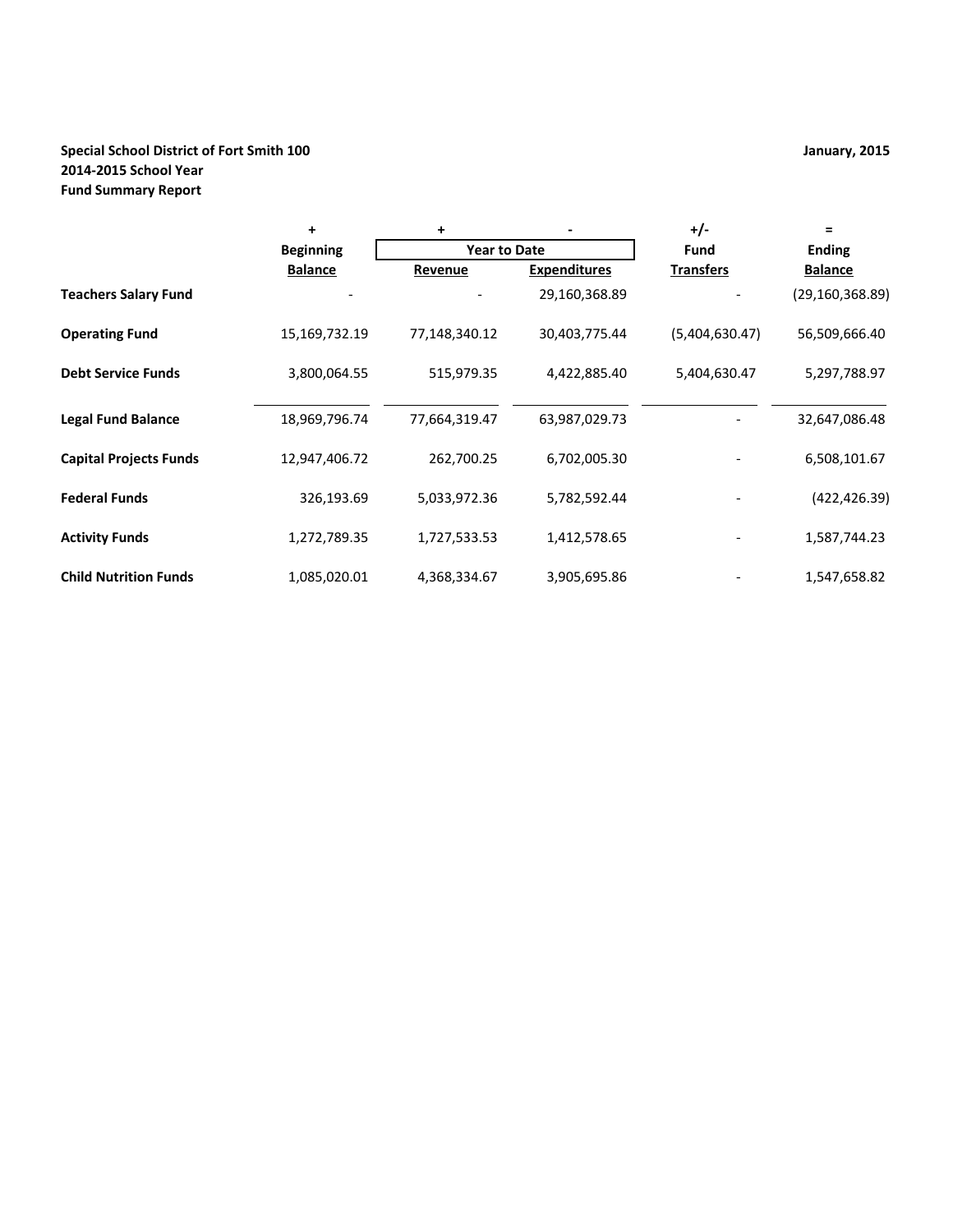### **Special School District of Fort Smith 100 January, 2015 2014-2015 School Year Revenue Report**

|                                       | <b>January, 2015</b> | Year to Date  | <b>Budget</b> | (Excess) or<br><b>Short of Funds</b> |
|---------------------------------------|----------------------|---------------|---------------|--------------------------------------|
| Property Taxes - Jul-Dec              |                      | 33,033,176.54 | 34,944,106    | 1,910,929                            |
| Property Taxes - Jan-Jun              | 600,516.87           | 600,516.87    | 13,165,332    | 12,564,815                           |
| Property Taxes - Delinquent           | 389,020.65           | 1,136,937.16  | 2,139,465     | 1,002,528                            |
| Property Taxes - Excess Comm          | 55,661.98            | 55,661.98     | 1,064,960     | 1,009,298                            |
| Revenues in Lieu of Taxes             |                      | 264,010.96    | 150,000       | (114, 011)                           |
| Penalties/Interest on Tax             | 6,925.87             | 22,687.65     |               | (22, 688)                            |
| <b>Interest Revenue</b>               | 5,498.92             | 19,212.72     | 45,000        | 25,787                               |
| Contributions                         |                      |               |               |                                      |
| <b>Turf Sponsorships</b>              | 4,000.00             | 92,000.00     |               | (92,000)                             |
| Sale/Loss Compensation                | 5,501.45             | 19,745.76     |               | (19, 746)                            |
| <b>State Foundation Funding</b>       | 5,155,033.00         | 30,930,198.00 | 56,705,358    | 25,775,160                           |
| 98% Uniform Rate of Tax               |                      |               | 698,142       | 698,142                              |
| <b>Other Local Revenue</b>            | 13,973.53            | 213,099.87    | 258,000       | 44,900                               |
| Daycare Fees                          | 16,725.00            | 103,270.00    | 166,118       | 62,848                               |
| Severance Tax                         | 688.84               | 688.84        | 1,000         | 311                                  |
| <b>Special Ed Supervision</b>         |                      |               |               |                                      |
| Special Ed Catastrophic               |                      |               |               |                                      |
| <b>Residential Treatment</b>          |                      | 205,080.00    | 785,138       | 580,058                              |
| <b>Professional Development</b>       |                      | 379,215.00    | 379,215       |                                      |
| <b>ALE</b>                            |                      | 296,463.00    | 370,579       | 74,116                               |
| <b>ELL</b>                            |                      | 1,177,021.00  | 1,153,246     | (23, 775)                            |
| <b>NSL</b>                            | 963,977.00           | 5,783,862.00  | 10,603,745    | 4,819,883                            |
| <b>Workforce Centers</b>              | 64,187.50            | 192,562.50    | 255,125       | 62,563                               |
| <b>General Facility Funds</b>         | 8,118.00             | 16,236.00     |               | (16, 236)                            |
| Debt Service Funds                    | 19,217.00            | 38,435.00     |               | (38, 435)                            |
| <b>Student Growth Funds</b>           | 103,469.00           | 103,469.00    |               | (103, 469)                           |
| <b>College &amp; Career Readiness</b> |                      | 216,302.12    |               | (216, 302)                           |
| <b>Broadband Match</b>                |                      | 77,924.97     |               | (77, 925)                            |
| <b>Other State Funds</b>              | 2,420.64             | 460,361.55    | 401,840       | (58, 522)                            |
| <b>Adult Education</b>                | 108,812.12           | 532,213.83    | 1,233,102     | 700,888                              |
| <b>State Preschool</b>                | 32,890.76            | 164,453.80    | 299,150       | 134,696                              |
| <b>ABC Grant</b>                      | 145,299.00           | 1,013,534.00  | 1,457,850     | 444,316                              |
| <b>Indirect Cost Revenue</b>          |                      |               | 207,726       | 207,726                              |
| <b>Total</b>                          | 7,701,937.13         | 77,148,340.12 | 126,484,197   | 49,335,855                           |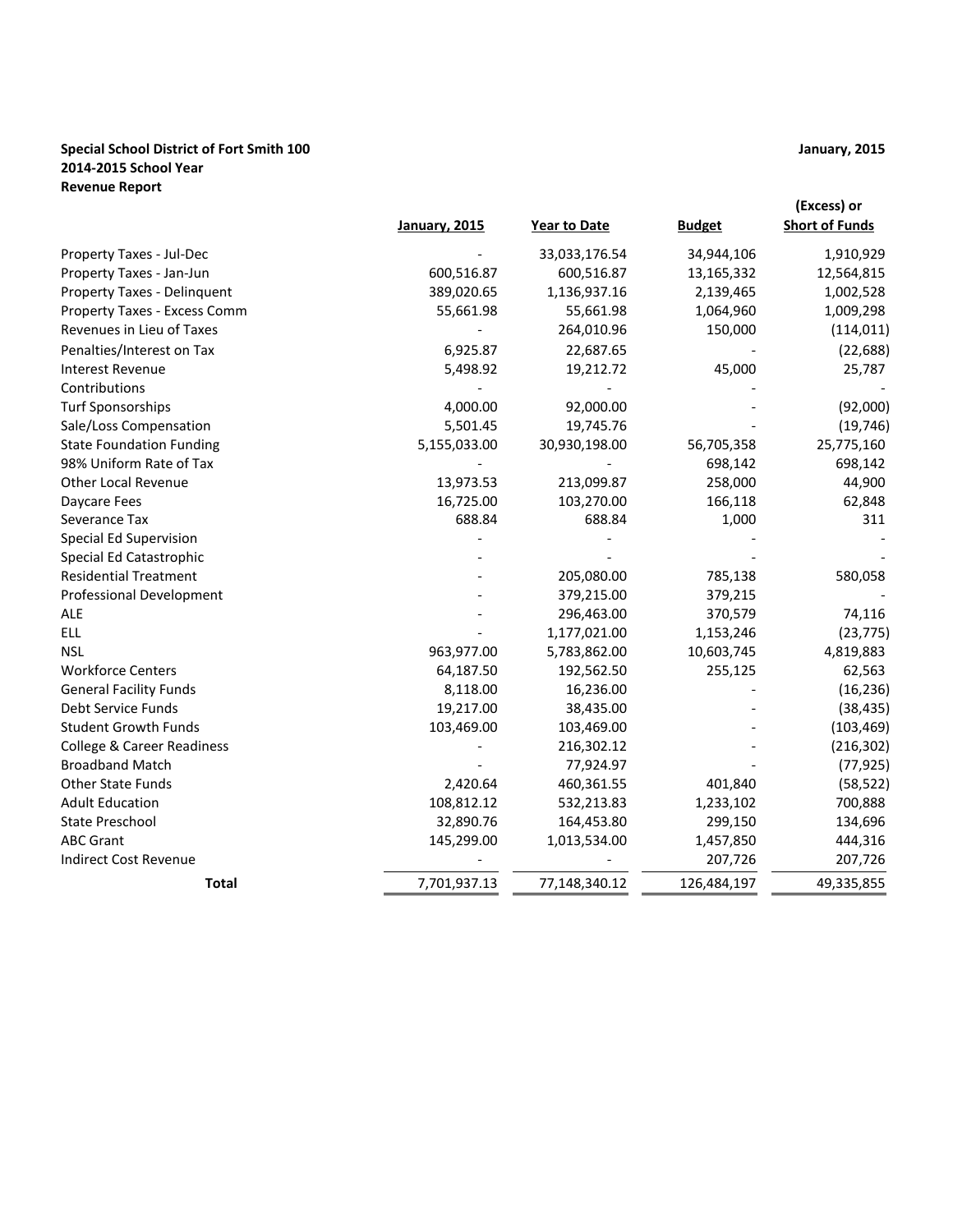### **Special School District of Fort Smith 100 January, 2015 2014-2015 School Year Expenditure Report**

|                                     | January, 2015 | <b>Year to Date</b> | <b>Budget</b> | (Overage) or<br><b>Left to Spent</b> |
|-------------------------------------|---------------|---------------------|---------------|--------------------------------------|
| <b>Teachers Salary Fund</b>         |               |                     |               |                                      |
| <b>Regular Education</b>            | 3,028,586.41  | 16,963,336.08       | 37,412,927    | 20,449,591                           |
| <b>Special Education</b>            | 429,556.73    | 2,381,697.91        | 5,357,887     | 2,976,189                            |
| <b>Vocational Education</b>         | 188,299.38    | 1,054,161.86        | 2,264,005     | 1,209,843                            |
| <b>Compensatory Education</b>       | 92,670.85     | 394,858.37          | 975,700       | 580,842                              |
| <b>Other Education</b>              | 179,778.10    | 1,049,647.48        | 2,371,488     | 1,321,840                            |
| <b>Pupil Services</b>               | 353,572.08    | 2,043,162.41        | 4,285,653     | 2,242,491                            |
| <b>Instructional Staff Services</b> | 425,076.45    | 2,737,313.96        | 5,413,075     | 2,675,761                            |
| <b>Administrative Services</b>      | 38,248.50     | 248,615.24          | 458,982       | 210,367                              |
| <b>School Admin Services</b>        | 358,348.36    | 2,218,648.41        | 4,002,248     | 1,783,600                            |
| <b>Central Services</b>             | 10,604.18     | 68,927.17           | 127,250       | 58,323                               |
| <b>Other Services</b>               |               |                     |               |                                      |
| <b>Totals</b>                       | 5,104,741.04  | 29,160,368.89       | 62,669,215    | 33,508,847                           |
| <b>Operating Fund</b>               |               |                     |               |                                      |
| <b>Regular Education</b>            | 1,072,193.66  | 7,211,673.09        | 14,822,467    | 7,610,794                            |
| <b>Special Education</b>            | 337,553.60    | 1,461,358.86        | 3,322,750     | 1,861,392                            |
| <b>Vocational Education</b>         | 52,860.23     | 333,829.32          | 709,732       | 375,903                              |
| <b>Compensatory Education</b>       | 60,399.81     | 409,802.94          | 584,575       | 174,772                              |
| <b>Other Education</b>              | 113,341.98    | 819,381.67          | 1,930,198     | 1,110,817                            |
| <b>Pupil Services</b>               | 338,813.92    | 2,092,262.33        | 4,333,877     | 2,241,615                            |
| <b>Instructional Staff Services</b> | 546,368.87    | 3,261,640.91        | 6,703,020     | 3,441,379                            |
| <b>Administrative Services</b>      | 36,718.34     | 381,482.92          | 728,162       | 346,679                              |
| <b>School Admin Services</b>        | 417,876.92    | 2,155,892.26        | 3,990,381     | 1,834,489                            |
| <b>Central Services</b>             | 225,240.90    | 1,582,019.56        | 3,603,733     | 2,021,713                            |
| Maintenance & Operations            | 1,254,016.82  | 8,321,419.05        | 15,199,062    | 6,877,643                            |
| <b>Pupil Transportation</b>         | 203,776.90    | 1,449,958.57        | 3,156,230     | 1,706,271                            |
| <b>Other Services</b>               | 144,381.40    | 923,053.96          | 1,751,779     | 828,725                              |
| <b>Totals</b>                       | 4,803,543.35  | 30,403,775.44       | 60,835,966    | 30,432,192                           |
| <b>Debt Service Fund</b>            |               |                     |               |                                      |
| Principal                           |               | 2,618,201.89        | 2,618,202     |                                      |
| Interest                            |               | 1,797,529.73        | 2,607,893     | 810,363                              |
| Dues and Fees                       |               | 7,153.78            | 25,000        | 17,846                               |
| <b>Totals</b>                       |               | 4,422,885.40        | 5,251,095     | 828,209                              |